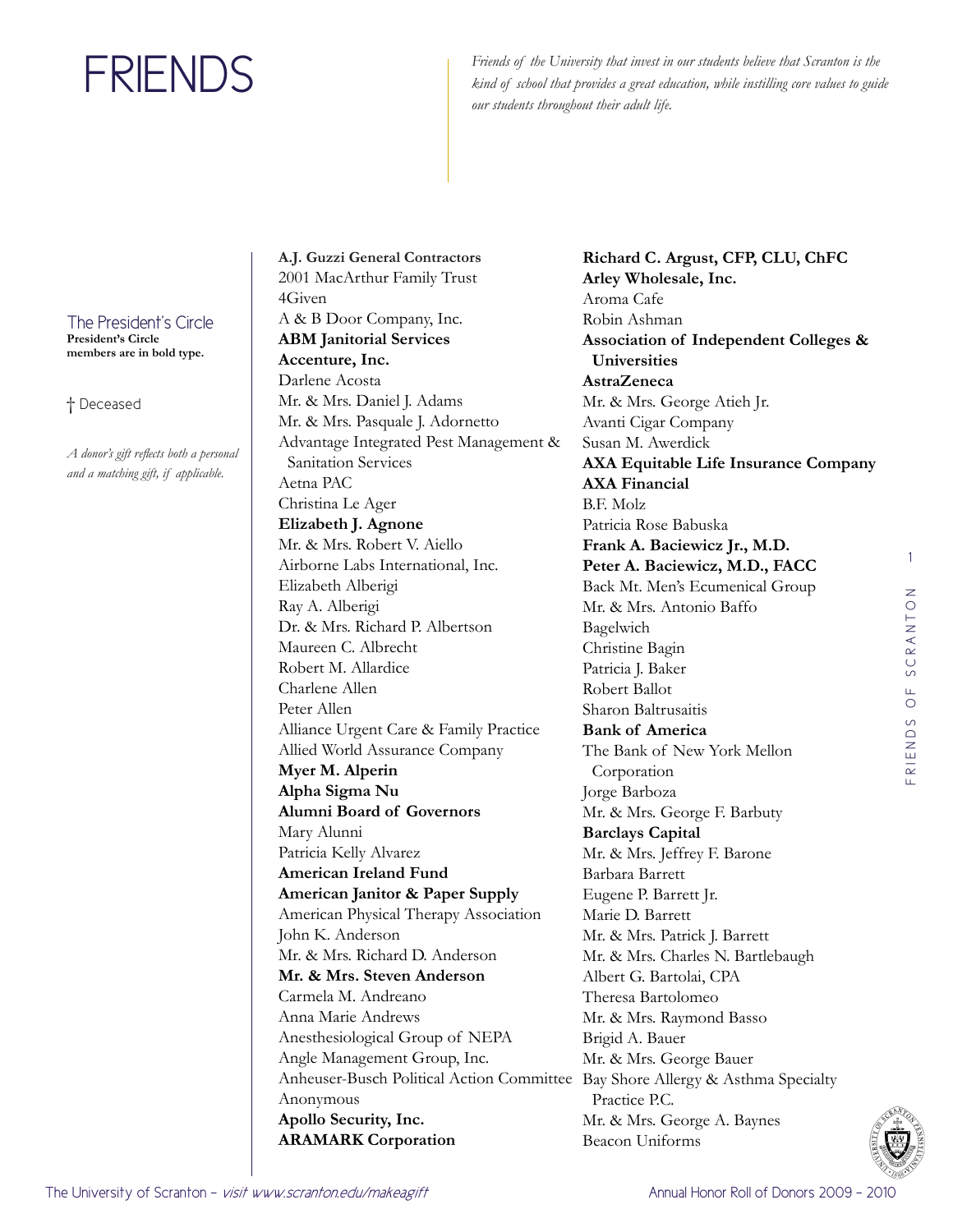Louis W. Beardell Jr. Mary Beaufont Cathy Beaver Mr. & Mrs. Timothy R. Becker **Barbara A. Bednar**  Thomas F. Bednarek Mark J. Beierschmitt Mr. & Mrs. David A. Belcher Dorrance R., Esq. & Susan S. Belin Henry Belin IV Michael J. Bell Sharon Bell Lynn M. Belsh Gary A. Belsky **Bemis Company, Inc.**  Mary Beth Bendert Msgr. John J. Bendik Luke A. Benedict Mr. & Mrs. Frank Bennett Helen Bereznak **Bergen County United Way**  Christopher J. Berman Mr. & Mrs. Charles L. Bernstein Frank C. Beuka Kathleen E. Bevilacqua Mr. & Mrs. William B. Bice **Bill Kelly Jr. Memorial Fund, Inc.**  Richard S. Bishop, Esq. Mr. & Mrs. John A. Bistro Biz Gifts BlackRock, Inc. Patricia Blantz Richard F. Blewitt Blue Eye Shades, LLC Bluefrog Properties, LLC Dr. Edward G. Boehm Jr. **Peter Q. & Sally E.P. Bohlin** Mr. & Mrs. Donald J. Boland Bolus Freight Systems, Inc. Janet Bonenberger Peter Bonventre Mr. & Mrs. Timothy R. Booth Beverly Carlois Borlandoe, M.D. Patricia Borrelli Mr. & Mrs. Paul Bosco Mr. & Mrs. Charles A. Boster **Boston Red Sox Foundation**  Christy L. Bouziotis **Jeanne A. Bovard H'08** Bowers Physical Therapy Sarah E. Bowers Joseph Alan Boyd Mr. & Mrs. Chuck Boytin BP

Br. Victor Cipriani Educational Fund Elaine Bradley Mr. & Mrs. Thomas Brady Mr. & Mrs. Richard R. Brandimarte Mr. & Mrs. Stephen Breaton **Brendan J. Giblin Memorial Fund Loretta Brennan Glucksman H'07 Harmar D., M.D. & Leslie W. Brereton** Brian Kenny Productions, Inc. Brier & Brier, P.C. SinAe Briggs Brixx Grille & Tavern Mr. & Mrs. Howard Broad Mr. & Mrs. John J. Brogan Alex E. Brogna Florence Gillespie Brown **Hubert J. Brown Brucelli Advertising**  Joseph J. Buckheit Carol Ann Burbella Joan H. Burbella Joyce K. Burbella Nicholas J. & Lauren Elizabeth Burdette The CB Graphics Group Corp. Mr. & Mrs. Stephen H. Burdette Burgette Excavation, LLC Burkavage Design Associates William J. Burkavage Jr. Angela T. Burke Joseph D. Burke Hon. Thomas F. Jr. & Margaret Burke Maria E. Bush Business Wire Nancy Butler William J. Butler **George K. Butson**  Judith Byrne Mr. & Mrs. Charles B. Byrnes Mr. & Mrs. Donald F. Byrnes CA, Inc. Cafe Classico Thomas J. Calabrese Msgr. Francis J. Caldwell Cal-Ideas, Inc. Mr. & Mrs. Thomas E. Callahan Mr. & Mrs. Thomas R. Callahan Alex Camayd Todd Cameron Eleanor K. Campanelli John W. Campbell Jr. Barbara R. Cannestro Mary Beth Capaldo Laura R. Capasso Danielle Capierseho

Mr. & Mrs. Joseph R. Capitan Lisa M. Caputo Joann Carbone Dolores Cardoni Allison E. Carey Joseph B. Carey Jr. Mr. & Mrs. Charles A. Carlson Mr. & Mrs. Willis B. Carman Mr. & Mrs. Joseph M. Caron Mr. & Mrs. Kevin Carroll Rosemarie Carroll Leanna V. Carter Stephanie G. Carter Chelsea R. Casey Ellen Casey H'88 **Matthew M. Casey Paul Casey**  Mr. & Mrs. Henry D. Cassetori Joseph A. Castrogiovanni **Caswell F. Holloway Jr. and Marie B. Holloway Foundation**  Mr. & Mrs. Vincent J. Cataldi Cawley Brothers Van Lines Mr. & Mrs. Anthony Cellucci Patricia Cembalest Jennifer M. Chandler Chang Food Co. Mr. & Mrs. Alan Chang Charlie George Landscaping, Inc. **Charlotte W. Newcombe Foundation**  Tomasz Chec Jan Cheripko Cherokee Pharmaceuticals Chevron Humankind Program Mr. & Mrs. David J. Chiccarine Mr. & Mrs. Kenneth G. Chmielewski Church of St. John the Baptist **Steven Ciabattoni, M.D. Therese S. Ciabattoni**  Joseph J. Ciancaglini Cisco Systems, Inc. Mr. & Mrs. Charles Citera Joan Clancy Mr. & Mrs. Tom Clancy Catherine Clarke Clarkin & Vignuolo, P.C. Richard A. Clarkson Class of 2010 **Mr. & Mrs. John A. Clayton**  Margaret S. Clayton Clements International Karen Clifford Mr. & Mrs. Joseph M. Cocozza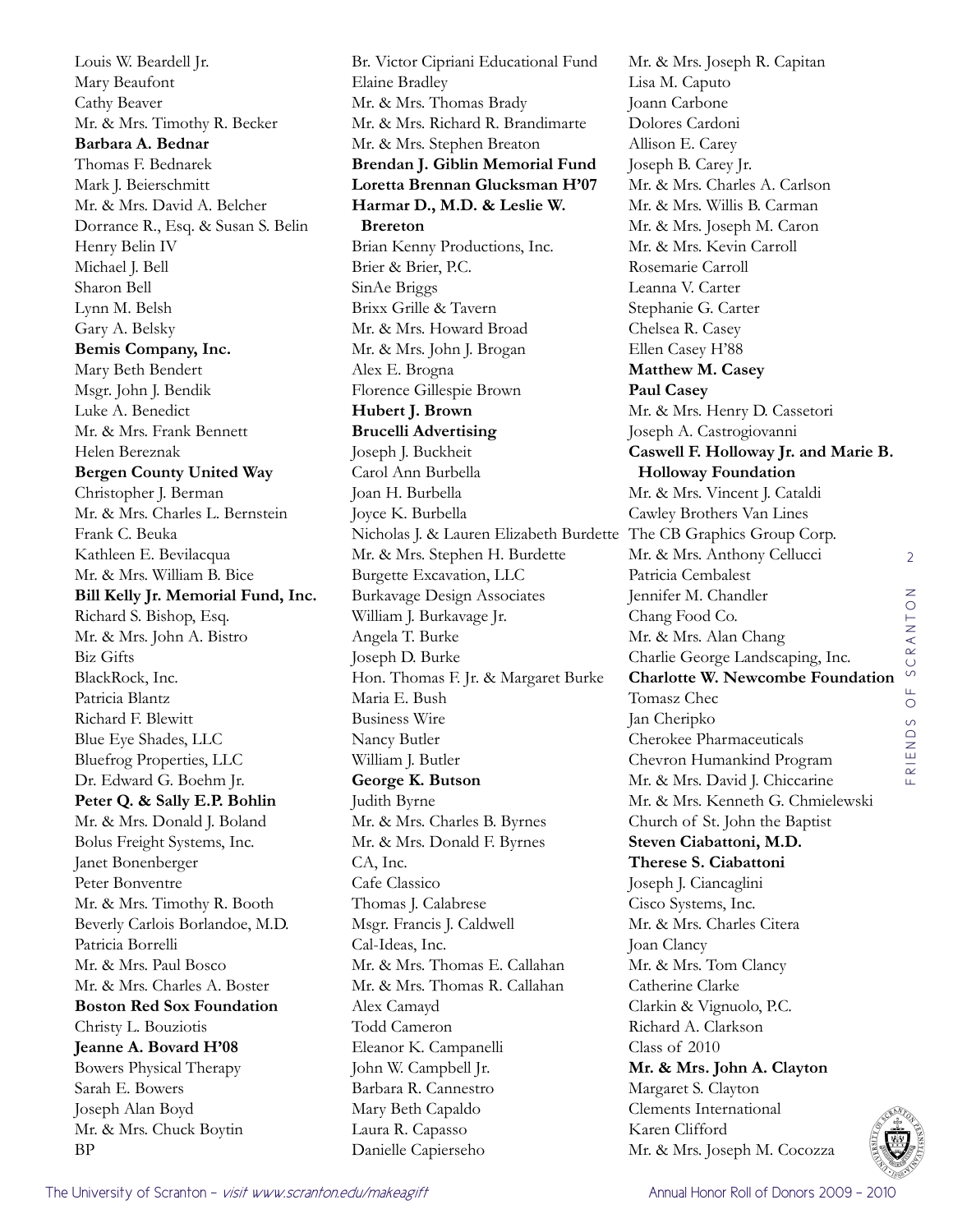3 RIENDS OF SCRANTON friends of scranton

Cogentrix Energy, LLC **Salvatore D. Jr., Esq. & Susan Cognetti** Dr. & Mrs. Herbert E. Cohn John A. Collins Mr. & Mrs. Patrick Collins Commercial Van Equipment, Inc. Committee To Elect Mayor Joseph DiGirolamo **Community Foundation of the Low Country Community Medical Center**  Mr. & Mrs. John S. Comonitski Paul Conda **Margaret M. Condron, Ph.D.**  Congregation of the Sisters Christopher Connelly Cathy Connor **Connors & Connors, PC**  Eileen M. Connors Patricia A. Conroy Marie A. Conti Justin P. Conway **Sharon T. Conway**  Mr. & Mrs. Goodwin Cooke Elizabeth I. Cooper **Corbin A. & Dorice S. McNeill Foundation**  Francis R. Corchado Mr. & Mrs. James T. Corcoran Mr. & Mrs. Barry L. Corman Louis Edwin Costanzo **Mr. & Mrs. Robert Costas**  Barbara L. Cottrell **Counsel Per Diem, Inc.**  Jim Cox Mr. & Mrs. John F. Cox Kenneth Cox Mr. & Mrs. James A. Cozzati **CPG International, Inc.**  Elaine Craig **Crane Fund For Widows and Children**  James E. Crass IV Christopher P. Creamer Mr. & Mrs. Robert J. Crocetti Francis E. Crowley Rev. J. Peter Crynes **Lisa Cummings**  D.D.C.P. Binder Division Rose D'Adamo Thomas C. Dagostino Jr. John R. Dahl Erin Daily

Mr. & Mrs. Kevin A. Daley Dallas School District Mr. & Mrs. Henry L. Dalpiaz Mary Daly James F. D'Amico Datatel Glenn R. Davis Laura Davis Adria A. De Simone Joyce DeAngelo Deborah Hospital Foundation Mr. & Mrs. Mark S. Debrich **James H. DeGraffenreidt Jr. & Mychelle Farmer, M.D.** Mr. & Mrs. Raymond Del Vecchio David K. Delayo **Deloitte & Touche, LLP Deloitte Foundation**  Yolanda DelVecchio Frank J. DeMaria Donald F. Dembert **DeMeck Roofing Mr. & Mrs. Robert N. DeMeck**  Mr. & Mrs. Edward J. Denette **Paul J. Dennebaum Jr.**  Alaina V. Desimone James Desmarteau John C. Desmarteau Laura J. Desmarteau Mary Ann Desmarteau Leonard G. Destefano Amy E. Devrieze DFK, Inc. (T/A Now Hair Studio) DFM Properties Diamond Spring Cafe, LLC Mr. & Mrs. Raymond J. Dick Jr. Bruce Diehl Mr. & Mrs. Angelo Dilluvio Mark E.W. Dinner, D.M.D. Mr. & Mrs. Dominic A. DiPonzio Mr. & Mrs. Joseph D. DiPonzio **Coleman J. Dirhan Disney Worldwide Services, Inc.**  Ethan DiStefano Mary F. Dokuchitz Sharon A. Dombrowski Ann Donachie Donarum Services, Inc. Elizabeth L. Donohue Ellen Donovan Cecelia E. Doyle **Mary Doyle**  Mr. & Mrs. Tim Doyle Doylestown Emergency Associates, PC Mr. & Mrs. Jim Figaniak

**R. A. Rendich Education Fund**  Robert E. Lesniak Mr. & Mrs. Michael F. Drake Veronica A. Dress Mr. & Mrs. John Dressler Margaret M. Drew Mr. & Mrs. William R. Drexler Jr. Anne Drucker Noreen Drucker **DST Systems, Inc.**  Dugan Lawncare Mr. & Mrs. Brian Dugan Thomas Duke Robert F. Durkin Janice Dzurovchin Irene Dzurovcin E.M. Cahill Eagles Mere Bookstore Carolyn S. Ebert Eckersley and Ostrowski, LLP Robert N. Eckersley, CPA Virginia S. Eckersley Edward Kuebler & Associates Dorothy K. Edwards **Eisler Revocable Trust**  Eli Lilly & Company Beatrice Emanuele Dolores Emmets Duane Engelhardt Mr. & Mrs. Charles A. Ennis Sr. Enrichment Seminars, Inc. **Frank Epifano**  EPSCO **Erie Indemnity Company Thomas, M.D. & Catherine Errico Everon Electrical Contractors, Inc.**  Exelon Corporation Exterior Restoration & Systems F & S Supply Co., Inc. **Family and Friends of Tim Cummings**  The Fanciful Fox **Michael Fasciana**  Kelly Fashauer Mr. & Mrs. Franklin S. Faust Kathryn D. Favor Lucille C. Fazio Mr. & Mrs. Robert S. Feldman Mr. & Mrs. J. Bruce Ferguson **Ferrario Insurance Agency, Inc. Theresa Ferrario**  Ned Fetcher, Ph.D. **Fidelity Charitable Gift Fund** 

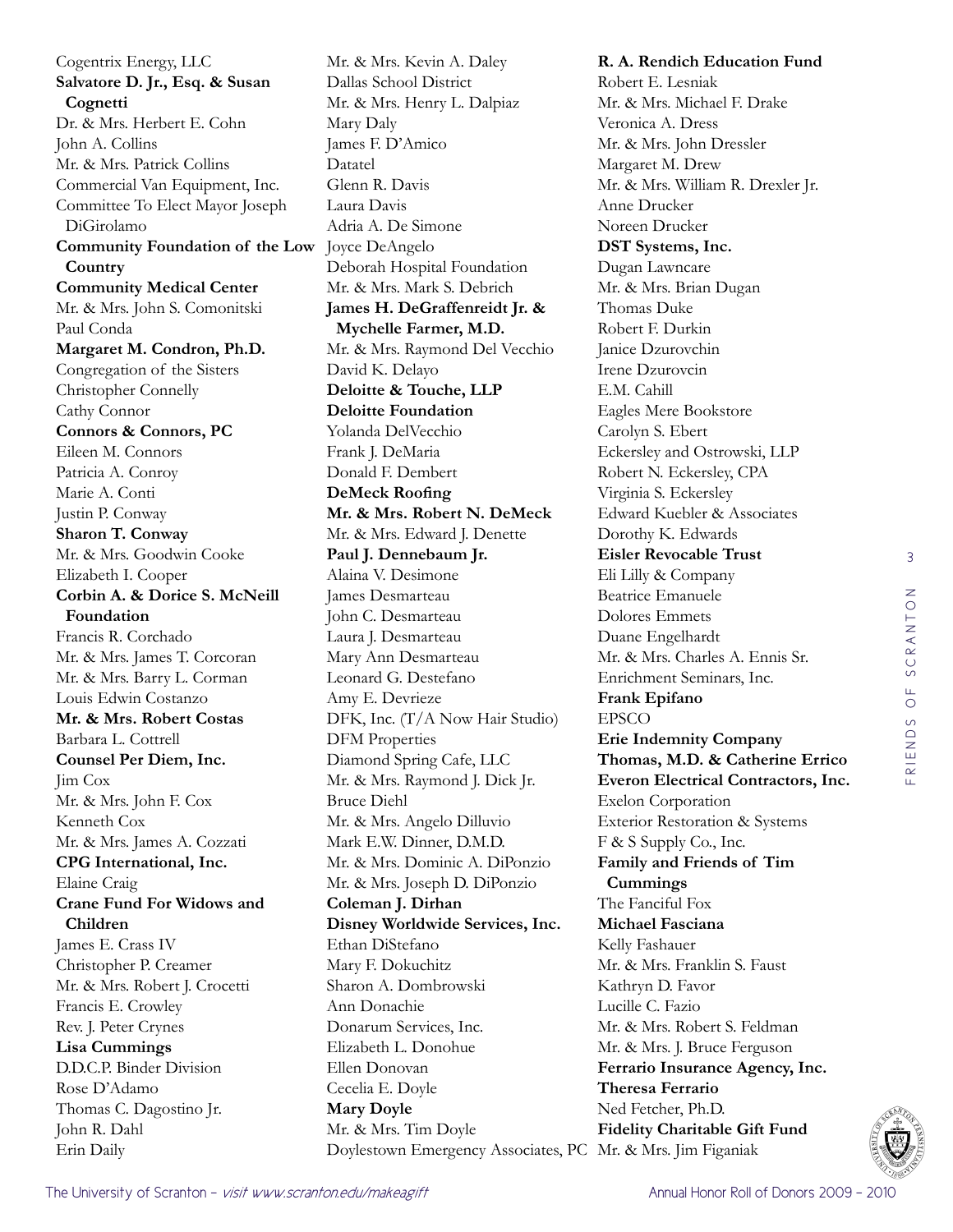Fig's Auto Driving School, Inc. Mr. & Mrs. Scott Filor Financial Consultant Group, LLC **The Financial Services Roundtable Joseph C. Finetti, M.D. Mr. & Mrs. Herbert Finn**  Fischer Insurance Agency Mr. & Mrs. Michael J. Fitzgerald Ward FitzPatrick, D.D.S. Edward P. Flanagan Lynne Arden Fleischer Floral Park Knights of Columbus Richard C. Florey Flower After Flower, Inc. Flynn & O'Hara Uniforms, Inc. Mr. & Mrs. Donald J. Flynn Kevin E. Flynn **Follett Higher Education Group**  Marianne Ford Forest City News, Inc. Mr. & Mrs. Paul Forgione Mr. & Mrs. Michael C. Forlenza Bruce France Charleen France Mr. & Mrs. John S. France **Joseph P. Franceski Jr.**  Patricia Frasco Mark A. Frattali, M.D. Mary Alice Frederick Mr. & Mrs. Roy Frederickson Gregory N. & Melissa A. Fredricks Dr. & Mrs. Patrick Fricchione Friedman Electric Esther K. Friedmann Friends @ Mansour's Market Friends of Charles F. (Chuck) Brierley Friends of Haiti Relief Charlotte R. Frisco Loretta G. Frisoli Michael W. Froede Fromm Electric Andrew G. Fulton Mr. & Mrs. Kenneth Fulton Erika Funke Furnishing Solutions, Inc. Francis M. Fusco Joseph M. Fusco Tracy Anne Fusco G&G Enterprises Mr. & Mrs. Jeff Gallagher Mary Gallagher George Gallarello Grace M. Gallo **GAMCO Investors, Inc.** 

Suzan M. Gannett Michael Gartenberg **Gelb Foundation**  Natalie Gelb Solfanelli Harriet I. Gelb Geo-Science Engineering Co., Inc. Gerald F. De Marco, Architect William J. Gerrity Mr. & Mrs. William G. Giaccio Mr. & Mrs. Rocky Giacomino Gibbons Law Firm Mr. & Mrs. James Gibbons Jane S. Gibbons Susan A. Gieger Mrs. Mary Gilbride **Regina M. Gilmore†** Mr. & Mrs. James Giombetti Grace M. Giummo GivingExpress Program From American Express Carl Gladey Gleco Paint Scranton Erin Goerke Patricia F. Goff Toni Goldberg **Goldman Sachs Philanthropy Fund**  Mary Goldman Ethel M. Golo Mr. & Mrs. Gregorio A. Gomez Katie Gourley Mr. & Mrs. Edward C. Graf III Kathleen C. Graff Mr. & Mrs. George Grandison David M. Granger Paul Granger Judith Graziano Mr. & Mrs. Rocco T. Grecco Amy Greenstone Mr. & Mrs. Michael Gregoria Mr. & Mrs. John K. Gremse Mr. & Mrs. Robert G. Grenier Mr. & Mrs. Anthony M. Griego Alice T. Grogan Mary Alice Grogan Michael B. & Marylou Gerrity Grogan William E. Grogan William E. Grogan Jr. William T. Grogan Leanore F. Grosser Ann D. Guarino Patrick Guerrise, CPA Guman's Welding, Inc. William Gunshannon Antoinette Gunter

Mr. & Mrs. Edwin Guzman Elena M. Habersky Mr. & Mrs. William J. Hagan **James J., Esq. H'87 & Cecelia Haggerty Haggerty, McDonnell & Hinton, LLP**  Joan Halle **John & Kathleen H. Halpin** Norman J. Handelman Joan F. Hann Ann Hanntz Richard Hansen Mr. & Mrs. Peter A. Harbeck Mr. & Mrs. David B. Harris Christine Hart Mr. & Mrs. James C. Hart Hartley and Esgro Waterproofing Mr. & Mrs. Charles Hartman Patricia A. Havekost David Hawk Hazzouri Brothers & Co., Inc. Banana **Distributors** Barbara A. Hazzouri Sarkis A. Hazzouri **Robert T. Healey H'10** Rev. William B. Healey Catherine Healy Ann M. Heaney **Heidrick & Struggles, Inc.**  Mr. & Mrs. Wayne A. Heindel David R. Heller **Hemmler Camayd**  Clifford Henderson Barbara Ann Henshaw John Henzes Jr. Gladys Herard Geraldine J. Herbert-Papathomas Mr. & Mrs. James W. Herrity Mr. & Mrs. John M. Herrity Lillian G. Hershfield Joan G. Higgins Highlander Center / Professional & Self Service Laundry Linda Hillis Mr. & Mrs. Anthony T. Hinchey Joseph Hiznay Mr. & Mrs. Eric Hlava Gary Hoenig Mr. & Mrs. James H.B. Hoff Mr. & Mrs. Robert Hoffman Dr. Darren Hohn **James C. Holcomb Jr.**  P. Shriptahi Holla, M.D.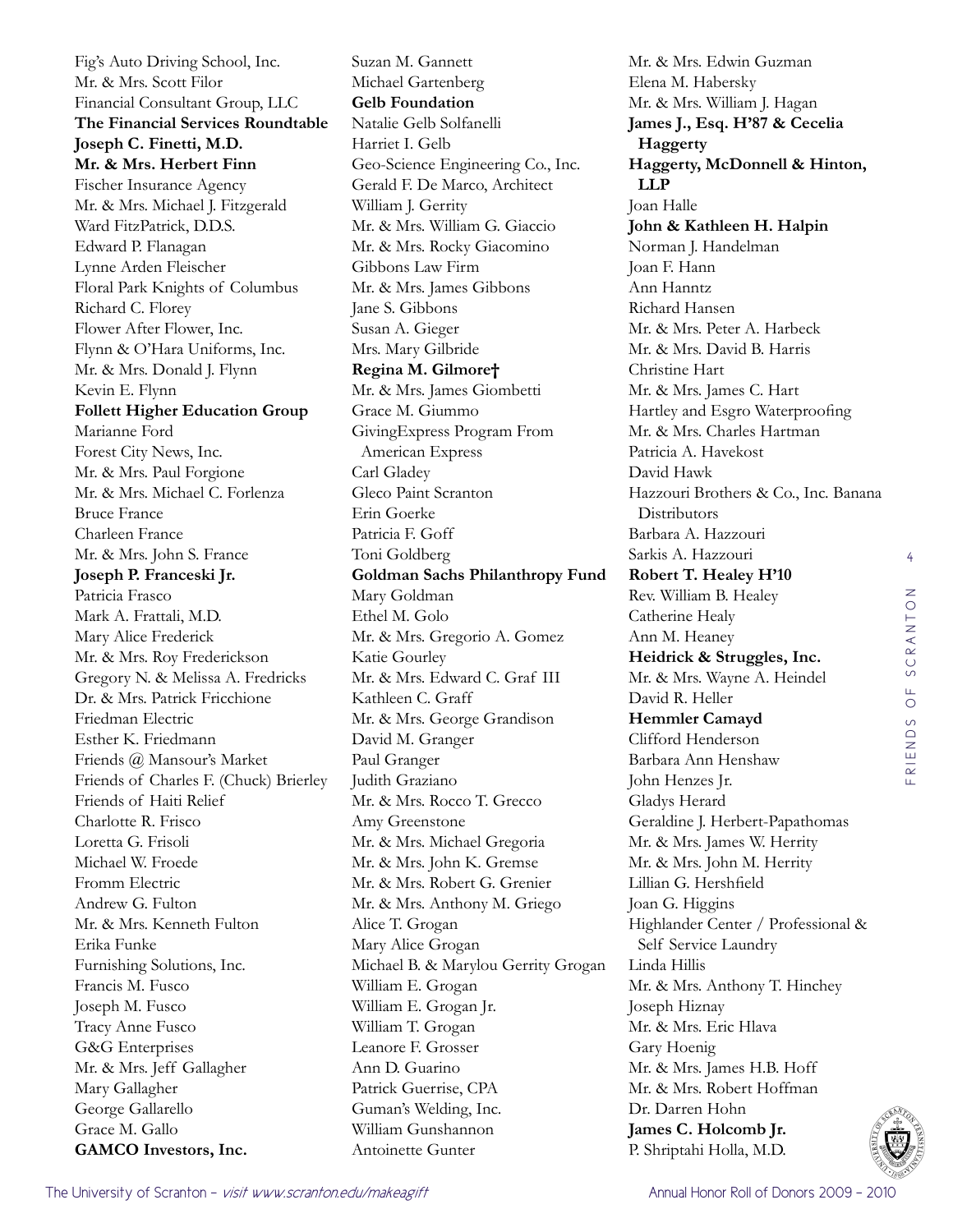Eileen E. Hollister Mr. & Mrs. Charles J. Holloway John Holloway Richard P. Holmes Holy Guardian Angels Church Mr. & Mrs. Crawford Honeycutt Mr. & Mrs. Gregory A. Honeyman Mr. & Mrs. Donald Honeywell Mr. & Mrs. Harold R. Hornig Houlihan Business Brokers, Inc. Joseph B. Houlihan Rita L. Houlihan Carol Houton JoAnne Capierseho Houwers Howards Vac & Sew **HSA Associates Consulting Engineers**  Christine A. Hubany Hubbell, Inc. **Stephen L. Hudacek**  Robert Hueston, Ph.D. Mr. & Mrs. James P. Huether Barbara L. Hunt Hunter Roofing Corporation Michael E. Hurley **Mr. & Mrs. Robert Huylo**  I.B.E.W. Local Union No. 81 William Iacono Bernard J. Iacovangelo **ICON Interiors, Inc.**  Immaculata Band Independent Financial Services **Integra Business Systems**  The Integrated Equine, LLC Integrated Nursing Associates IntegriTec, Inc. Intercontinental Capital Group, Inc. **International Education Foundation**  Intuit, Inc. Invest In Others Charitable Foundation Mr. & Mrs. John J. Kane **Islamic Association of NEPA**  Andrew A. Jackson Jr. Kevin Jackson Melanie M. Jackson **The Jacobs Childrens' Charitable Foundation, Inc.**  James M. Haggerty, D.P.M. **James W. Cox & Son, Inc.**  Robert W. Janes Russell Janes Mr. & Mrs. Gerard J. Janny **Jaros Baum & Bolles Consulting Engineers**  Jasper, Inc.

**Jaymar Foundation**  Mr. & Mrs. John L. Jenkins Edward F. Jennings Maria Jerome **Jersey Urology Group, P.A. Jesuit Community JLS Cost Management Systems, Inc. JMJ Atlantic Property Co., LLC**  JMJ Slater & Sons, Inc. Joe's Draught Beer & Refrigeration **John & Kathryn Redmond Foundation**  John Monchelli John Savoy & Son, Inc. Johnson Controls Foundation Barbara J. Johnson Mr. & Mrs. Michael J. Johnson William B. Johnson Jones Lang LaSalle **Elizabeth S. Jones**  Mary M. Jones Michee Joo Jordan and Co. LTD Jordan Family Living Trust Barbara Jordan Msgr. John W. Jordan Rebecca A. Jordan Rita Ann Jordan Ron Jordan Joseph F. O'Hora & Sons, Inc. Joseph Neto & Associates, Inc. Judith L. Ranton Living Trust June Parodi Dance Studio, Inc. K. O. Cleaning & Maintenance Daniel Kadar Shital S. Kalariya Thomas A. Kamla, Ph.D. **Kane Freight Lines, Inc.**  Frank T. Jr. & Laila Kane Mr. & Mrs. Mark M. Kania Mr. & Mrs. Gerald E. Kapica Mr. & Mrs. Dick Kaplan Catherine Kapp Michelina Karkenny Stephen Katziner Mr. & Mrs. Joseph J. Kavulich Mr. & Mrs. Robert G. Kazanjian Keefe, Bruyette & Woods, Inc. Lawrence G. Keeley Mr. & Mrs. Delbert Keisling **Kelbri Development, LLC**  Kelly Patrick Studio of Dance Mr. & Mrs. James E. Kelly

**Robert T. Kelly Jr., Esq.**  Mr. & Mrs. Thomas Kelly Jr. **Violet R. Kelly**  Daniel P. Kennedy Mary L. Kennedy **Keystone Sanitary Landfill, Inc.**  Mr. & Mrs. Thomas J. Kiely Patricia B. Kiernan **Kilcullen & Company**  Kildare's Irish Pub Alan G. & Rita Marie King Mr. & Mrs. John F. King Maryanne King Mr. & Mrs. Dan Kizis Diana Kizis Catherine Klauder Carol Susan Kleemeyer Mr. & Mrs. William Kleemeyer Mr. & Mrs. William W. Kleemeyer Beverly Klein Mr. & Mrs. Richard N. Klein Mr. & Mrs. David A. Kliamovich Mr. & Mrs. Allan M. Kluger KMLA Group, P.C. Mr. & Mrs. Joseph S. Kneser Mr. & Mrs. Mitchell T. Koff Ronald D. Koff Arlene F. Kohl Kim Kohlhepp Muriel L. Komoski Mary C. Kopicki Elaine Kosar Jill D. Kozik Jack Kractsas Louise Krafjack Sandy Kraft Mr. & Mrs. Edward B. Krankowski Krenitsky's Supermarket, Inc. Mr. & Mrs. Donald W. Kretchmer Rita M. Kretchmer Vera Kowal Krewsun Mr. & Mrs. Joseph J. Krill Sr. Mr. & Mrs. Edward J. Kuebler **Kuehner Family Foundation JoAnne M. Kuehner H'01** Marie V. Kugelman Karen Kurzawa L.I. Locksmith & Alarm Co., Inc. L.R. Costanzo Co., Inc. LaBar Business Consulting Mr. & Mrs. Erik LaGattuta Julia Ann Laird Mr. & Mrs. Kenneth W. Lalonde Gregory P. Lang

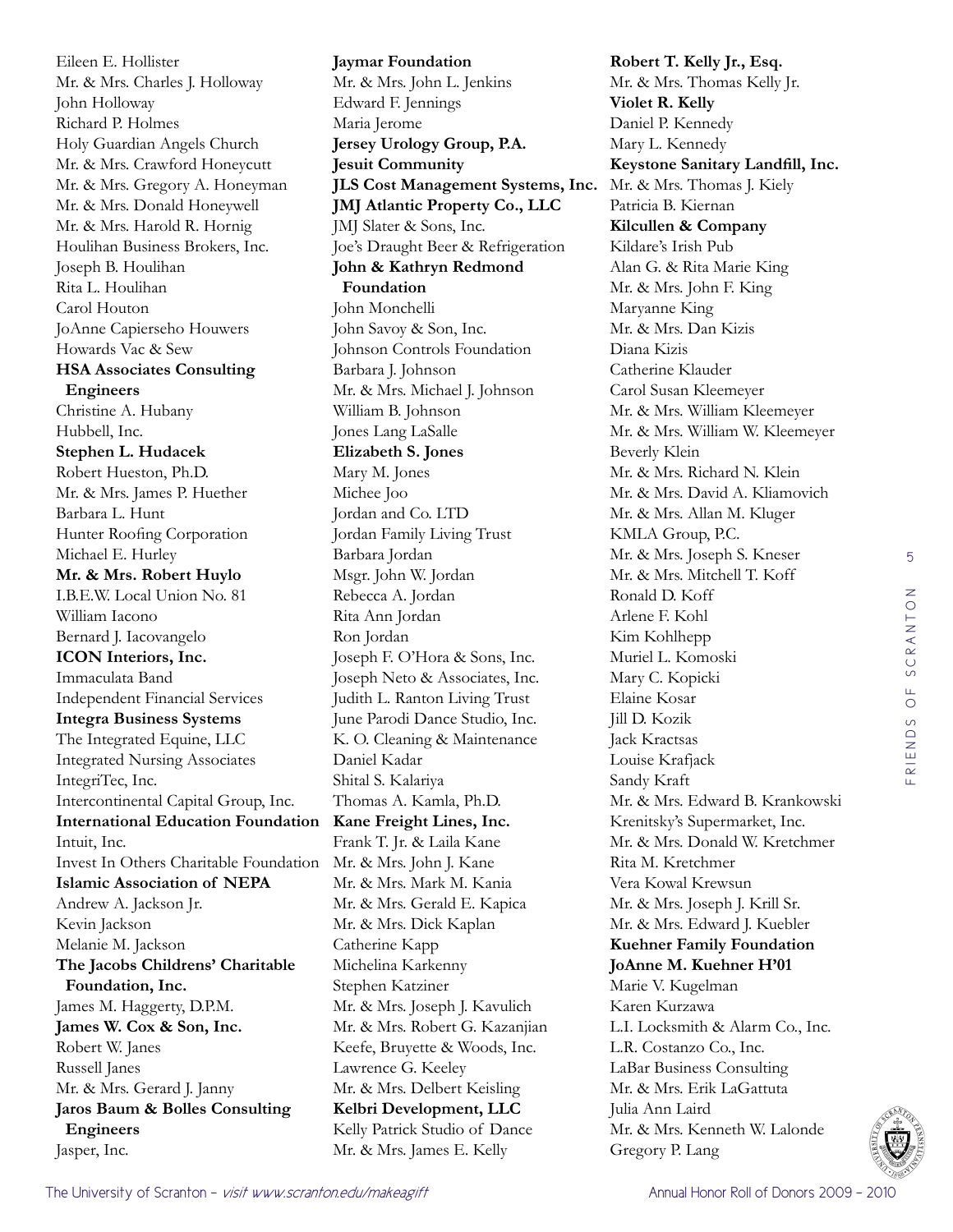Carol Laterza Latona Trucking, Inc. The Lattmann Family Charitable Gift Fund **Shannon G. Lavelle Len Lavenda**  Virginia Lawler The Leahy Clinic **Patricia Leahy**  Lear Von Koch, M.D. & Associates **Eve Lebowitz†** Lee Electric Supply Co., Inc. Mr. & Mrs. William A. Lees **Lehr Construction Corp.**  Mr. & Mrs. John Leikheim Michael T. Lennon Amie P. Leonard Mr. & Mrs. John A. Lessard Cynthia R. Levengood Elizabeth Levitsky Steven G. Levy Mr. & Mrs. Edward R. Lewis Patricia Lewis **Robert A. Ley**  Mr. & Mrs. Henry T. Lievre Mr. & Mrs. Joseph P. Linaugh Dale D. Lindholm, M.D. Mary Ann LiPani **Carl & Tina Lisman** Christien Little Janet K. Loewe Michelle A. Lombardo Long Island Community Foundation Mr. & Mrs. Todd Longfellow Sharon Longo Clarena Lopez John LoVerde **Mike & Karen Lucey** Lumley Upholstery Mary L. Lund Mr. & Mrs. William A. Lupinacci **The Luzerne Foundation**  Tamera S. Luzzatto Mr. & Mrs. Edward J. Lynch Joan L. Lynch **Keli M. Lynch**  George V. Lynett Jr. William P. Lyons Mac Sign Systems Mr. & Mrs. Robert C. MacFarlane Mackarey & Mackarey Physical Therapy Consultants, LLC Maddock Agency **Maggie Vision Productions, Inc.** 

Kathleen Q. Mahoney Mr. & Mrs. Joseph P. Maiorana Mr. & Mrs. Robert C. Malenchek Kelly Malet Virginia Malvano Mr. & Mrs. Ronald Wayne Mamenko Sr. Mr. & Mrs. John J. McGraw Mr. & Mrs. Stephen T. Mancini Leonardo Mangano Jr. Manning Farm Dairy Marge's Bridal Marian Catholic School Doris L. Mariani Josephine Marinetti Margaret S. Marion Mariotti Audiology Maroni's Pizza Mr. & Mrs. Richard C. Marquardt **Mr. & Mrs. David P. Marshall**  Jane Martin Mr. & Mrs. John Marx Maria A. Marx **Maryland Province of The Society of Jesus Marzen Financial Management**  MasterCard Worldwide Nancy A. Masterson **Maureen Orth Revocable Trust**  Mr. & Mrs. David John Mazzoni James "Red" McAndrew Mr. & Mrs. John P. McArdle Mr. & Mrs. Joseph M. McAroy McBride Insurance Agency, Inc. Mr. & Mrs. Glenn G. McCabe Mr. & Mrs. James M. McCabe Jeffrey S. McCabe Kevin McCabe Dorothy T. McCarthy Mr. & Mrs. Stephen McCarthy **McCole Foundation, Inc.**  Margaret M. McCormick Ann Marie McCrone Jane A. McCummings Rosemarie McDermott Lisa N. McDevitt **Robert L. McDevitt† Mary E. McDonald H'01** Terry McDonell **Pat McDonnell**  Mr. & Mrs. Dennis J. McDonough Mr. & Mrs. Michael McDonough Clark L. McFadden John F. McGeehan, M.D. Mr. & Mrs. John McGettigan John F. McGill

Robert J. McGill McGlynn & Associates, Inc. **Leo McGowan McGrail, Merkel, Quinn & Associates McGregor Industries, Inc.**  Ann E. McIntosh Kristen A. McIntosh **Evelyn M. McKeegan**  Jennifer L. McKeighan Mr. & Mrs. William L. McNamee Mr. & Mrs. David McQueen Irene E. McQuillan Mildred McTague Allison R. Mead Douglas Mead Olive L. Meade Mechanical Systems Jean L. Meidling Hon. Robert J. Mellow Marian Menapace Divya Menghani **Mercy Health Partners**  Penny Mericle Allison M. Merlo Myra Ann Merlo **Merrill Lynch**  Mesko Glass & Mirror Co., Inc. MFB Advertising, Inc. Michael Mootz Candies, Inc. The Michael P Lavelle Agency, Inc. Katarzyna Michalek Joseph Michalski Mr. & Mrs. Myron Mickiewicz Alice Micone Mr. & Mrs. James B. Mileski Milestones Community Healthcare, Inc. Mill Street Pharmacy, Inc. **Miller Family Foundation**  Mr. & Mrs. Charles H. Miller Janet Miller Keith Miller Mary Elizabeth Miller Mr. & Mrs. Michael C. Miller Mr. & Mrs. Stephen W. Miller Marilyn D. Millington Michele Millington **Fran Minakowski** Virginia G. Minard **Dr. & Mrs. Wasique Mirza** Margaret R. Mitchell Doris A. Miterko P. Frank Mockler

6

friends of scranton

RIENDS OF SCRANTON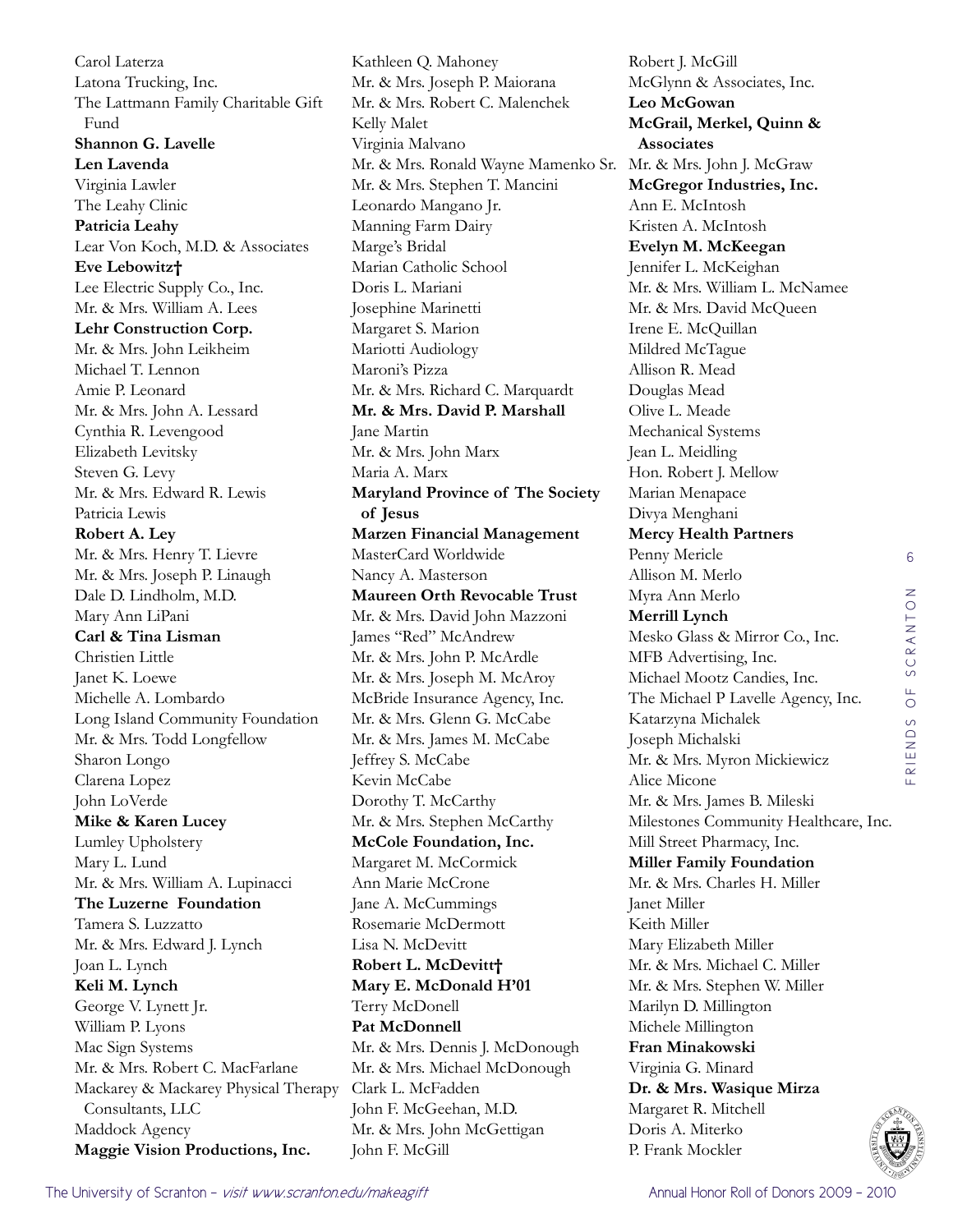ModernFold Christopher Monahan Dr. & Mrs. Eugene Monick† John Monnier Mr. & Mrs. James Montenegro **Sandra Montrone H'03** Mr. & Mrs. Phillip M. Moody Moody's Investors Service Mr. & Mrs. David W. Moore Moosic Lakes Club Neal F. Moran **Morgan Stanley Smith Barney**  Mr. & Mrs. James F. Morgan Jr. Ellen A. Morgenstern Brenda Morris Richard Morrissey Moses Taylor Hospital **I. Leo H'09 & Ann H'98 Moskovitz** Motiva Enterprises, LLC Mountain Mulch Richard Mountjoy The Mulberry Bush Muldoon Window Door & Awning Co. Daniel John Mulkern Ethel Mullen Rev. Paul M. Mullen Mr. & Mrs. William J. Mullen Kathleen P. Munley, Ph.D. Eleanor Murphy Elizabeth A. Murphy Mr. & Mrs. John R. Murphy Marianne T. Murphy Sylvia C. Murphy Tara M. Murphy **Kevin J. Murray**  Mr. & Mrs. Martin L. Murray Wayne Musial **Myers Brier & Kelly, LLP Morey Myers, Esq.**  Albert M. Nalevanko, M.D. Rita Nardi **Dr. Jay Nathan National Basketball Association**  National Contractors, Inc. **National Hockey League Foundation**  Nationwide Mutual Insurance Company **Otis Elevator Company**  Randy Needles **NEIU #19**  Carol Nelson Dembert Mr. & Mrs. Samuel J. Nelson Deborah F. Nemec Steve Nerges Mr. & Mrs. Robert G. Neuman

**New England Patriots Foundation**  New York Life PAC Charitable Gift Program **New York Yankees Foundation**  Sidney Newman Benjamin F. Newswanger NFL Charities Fern Nibauer Lauren E. Nicholls Lynn H. Nichols Rev. Msgr. Joseph J. Nicolo Nicholas & Margaretta G. Niles Jacob Nogi, Esq. Linda Nolan Robert E. Nolan Jr. North End Electric Service, Inc. **Northeast Chapter PSPA**  Northern Tier Gastroenterology, Inc. Mary Lou Notari Novartis Corporation Mr. & Mrs. Kevin B. Oates Atty. John R. O'Brien Kerin M. O'Connell John O'Connor Michael K. O'Connor David R. Ocorr O'Donnell and Dumbroff OfficeMax A Boise Company Mr. & Mrs. Thomas O'Hanlon Ohio Mattress Recovery, LLC Robert T. & Mary E. O'Konski Old Forge Auto & Truck Repair, Inc. Old Mutual Asset Management Mr. & Mrs. Warren Oldham Mr. & Mrs. Richard P. Olechna Joanne Oliveira Hon. Carlon M. O'Malley Jr. **Mr. & Mrs. Robert O'Neil**  O'Neill Busing, Inc. Mr. & Mrs. James O'Neill Mr. & Mrs. Michael O'Neill **Oppenheim Foundation Jane Oppenheim H'04 Orange County Rentals, Inc.**  Sister Therese O'Rourke, I.H.M. H'09 Julie Ann R. Orzell Dana M. Ott-Siebecker Ronald John Owen **Oxford League, Inc.**  Mr. & Mrs. Jack Oziel P & W Washo, Inc. P.A. Hutchinson Company Philip Paul Pack Jr.

**Pajwell Foundation**  Dr. James J. Pallante **Mr. & Mrs. John Palmer**  Palumbo Group Mr. & Mrs. Carmine C. Palummo Deborah L. Pann Helen Pappis Mr. & Mrs. Stephen R. Paquette **Paramount Group, Inc.**  ParenteBeard, LLC George Parietti Parish Community of St. Therese's Penny Parkins Parsons Sales Co., Inc. Edward W. Pastore Mr. & Mrs. Bhupendra R. Patel Suman A. Patel, M.D. Pathology Associates of NEPA, LTD. Mr. & Mrs. Anthony J. Patte Jr. Patricia Patterson Robert M. Patterson **Paul Arthur Lamendola Foundation**  Paul F. Leonard Funeral Home Paul F. Remick, D.O. Sandra M. Peckhardt Judith Pell Weinberger Pella Windows & Doors, Inc. Pena-Plas Company **Penates Foundation**  Pennstar Bank **Pennsylvania Higher Education Foundation**  Pennsylvania Paper & Supply Co., Inc. Pepson Claims Management, LLC Mr. & Mrs. Raymond J. Perechinsky Rev. Carmen J. Perry Mr. & Mrs. Robert G. Perry Perspective Business Resources Peter Valtos-Builder Mr. & Mrs. Kenny Petersen Petri School of Irish Dancing Gary L. Pfaff **The Philadelphia Foundation The Philadelphia Phillies**  Mr. & Mrs. Demetrios Philippou Amy Phillips Mrs. Phung T. Phuong **Physicians Practice Enhancement, LLC**  Picillo & Picillo, PC Mr. & Mrs. David Pitcavage Mr. & Mrs. David N. Pitcherello Julia Pitcherello

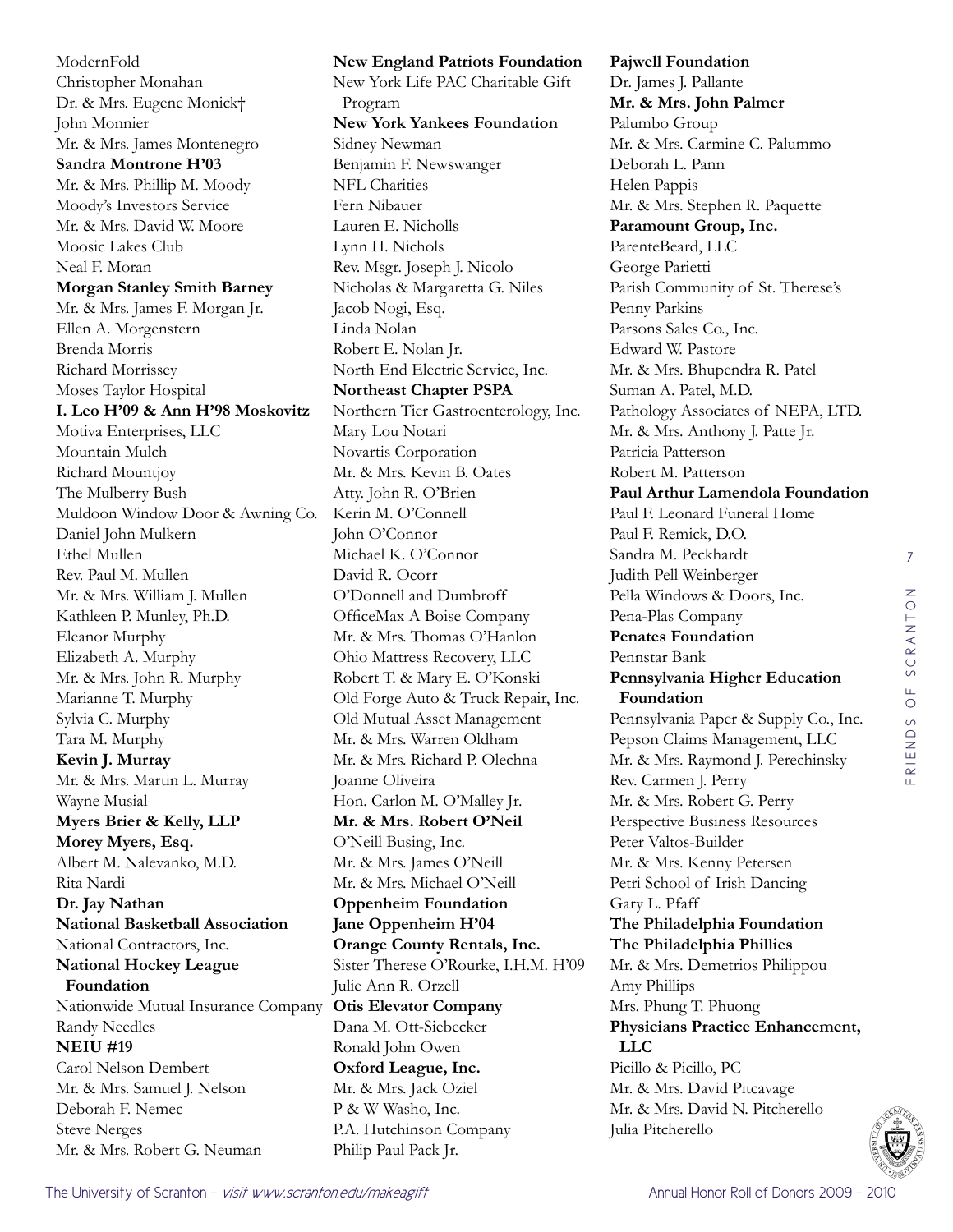**Platinum Maintenance Services Corp. PNC Bank, Northeast PA PNC Financial Services Group**  John J. Pocius Patricia Polizzi Poor Richards Promos Mr. & Mrs. James A. Porter Bernard J. & Kathleen Povanda Power Engineering Company **Brian Power PPL Corp.**  Jeanie Prall Premier Therapy Inc The Premselaar Foundation Preno Associates Mr. & Mrs. Phillip Prevete PricewaterhouseCoopers, LLP Professional Anesthesia Providers, PC Professional Orthopaedic Associates, LTD. **Prudential Financial**  PSE&G Msgr. Paul J. Purcell, V.F. H'94 Purosky & Tuckerman, Inc. **Purple Club**  Marguerite A. Puthorosky QQ Chinese Restaurant Mr. & Mrs. Lewis A. Quaglia Quality Construction **The Quandel Group, Inc. Kathryn Quigley**  Marguerite M. Quinn **Robert E. & Catherine Quinnan** Enrique Quiroga R & R Printing Company R.J. Walker Co. **Radisson Lackawanna Station Hotel**  Claire Raimondi Rainbow Connection Pre-School Mr. & Mrs. Shri Hari Narayana Rajalu Lee F. & Emily Rancier Judith L. Ranton **Mary Jo Ranton**  Mr. & Mrs. Madhava S. Rao Howard Rapport, D.D.S. Rare Partners, LLC William R. Rate, M.D. RCL Investigative & Security Consultant Services John Rea Mr. & Mrs. David Recame George Redford Cindy K. Reedy

Elizabeth J. Reedy Brenda Reeves Mr. & Mrs. Thomas J. Regan Mr. & Mrs. John D. Reichley James W. Reid, Esq. **Reilly, Janiczek & McDevitt, P.C. Joseph C. Reilly**  Mr. & Mrs. Kenneth G. Reinheimer Reinsel Kuntz Lesher Rex Boating Club, LLC Mr. & Mrs. Robert W. Reynolds Mary B. Rhodes Charles Robert Ricards Theodore P. Rice **Richard A. Rendich Foundation The Richard C. Marquardt Family Foundation**  Richard T. Meredick, DPM, PC Mary F. Richard Ridgewood Boys Soccer Ripplewood Foundation, Inc. Salvatore Ritrovato Sister Carol Rittner, R.S.M. Mr. & Mrs. Angelo Rizzo Robert C. Williams Insurance Agency, Inc. Robert Wood Johnson Foundation Lynette Robinson Mr. & Mrs. Carmen Roca Mr. & Mrs. Joseph Roca Mr. & Mrs. Edward Rochat Roche Carolina, Inc. Deirdre L. Rocklein Timothy Rocklein Mr. & Mrs. Steven G. Roeper Ralph Rogers Jr. Maryanne Romanino Otto J. Romanino Mr. & Mrs. Larry R. Romeo Mr. & Mrs. Ralph S. Romeo Mr. & Mrs. Richard M. Romeo Mr. & Mrs. Danny Rood William G. Roos Stanley M. Rose, D.D.S. Rosenberg Charitable Foundation Mr. & Mrs. Paul Rosenberg Mr. & Mrs. Phillip H. Rosenfelt Mr. & Mrs. John Rosnick **Ross Family Foundation James A. Ross**  Natalie E. Rota Phillips Rotary Club of the Caldwells Mikole Rotunno Mr. & Mrs. Paul R. Rousseau

Ariel A. Ruggiero Joan M. Rush Kathryn Russell Mr. & Mrs. Philip T. Russo **Mr. & Mrs. Herman L. Rustici**  Robert H. Rutz S.J. Julian & Co. **S.R. Wojdak & Associates, LP**  Sacred Heart School Sarah Saia Mr. & Mrs. Donato L. Salandra Phillip J. Sallavanti Salon 320 South Dorothy Salvatore Louis J. Salvatore Jr. Jane Ann Salvemini Mr. & Mrs. Lee Samuels **Sanofi-Pasteur**  Tanya Santangelo Shirley G. Sauer Savo's Pizza, Inc. Joseph K. Scanlon Scent-Sations, Inc Andrew Schaeffer Adrienne L. Schillizzi Schindler Elevator Corporation Evander Schley Miriam Schmid **Schneider Electric**  Laura Schneider Steven Schneider Schrader Architectural **Schroder Investment Management Scranton Area Foundation**  Scranton Dist. Dental Society **Scranton Prep School Scranton Products, Inc**  Scranton Rent-All Center Hon. William W. H'63 & Mary L. H'77 Scranton **Mr. & Mrs. Stephen Searl Margot Seglias**  Richard Seidman Stephen G. Selige Sr. Serge's Barber Shop Christine Setzer Julia C. Setzer **SEVEN Fund, Inc.**  Patricia Severson Barbara Shaffer Dr. & Mrs. Naresh R. Shah Nayan Shah **Rahmat Shah, M.D.**  Anne M. Shea

8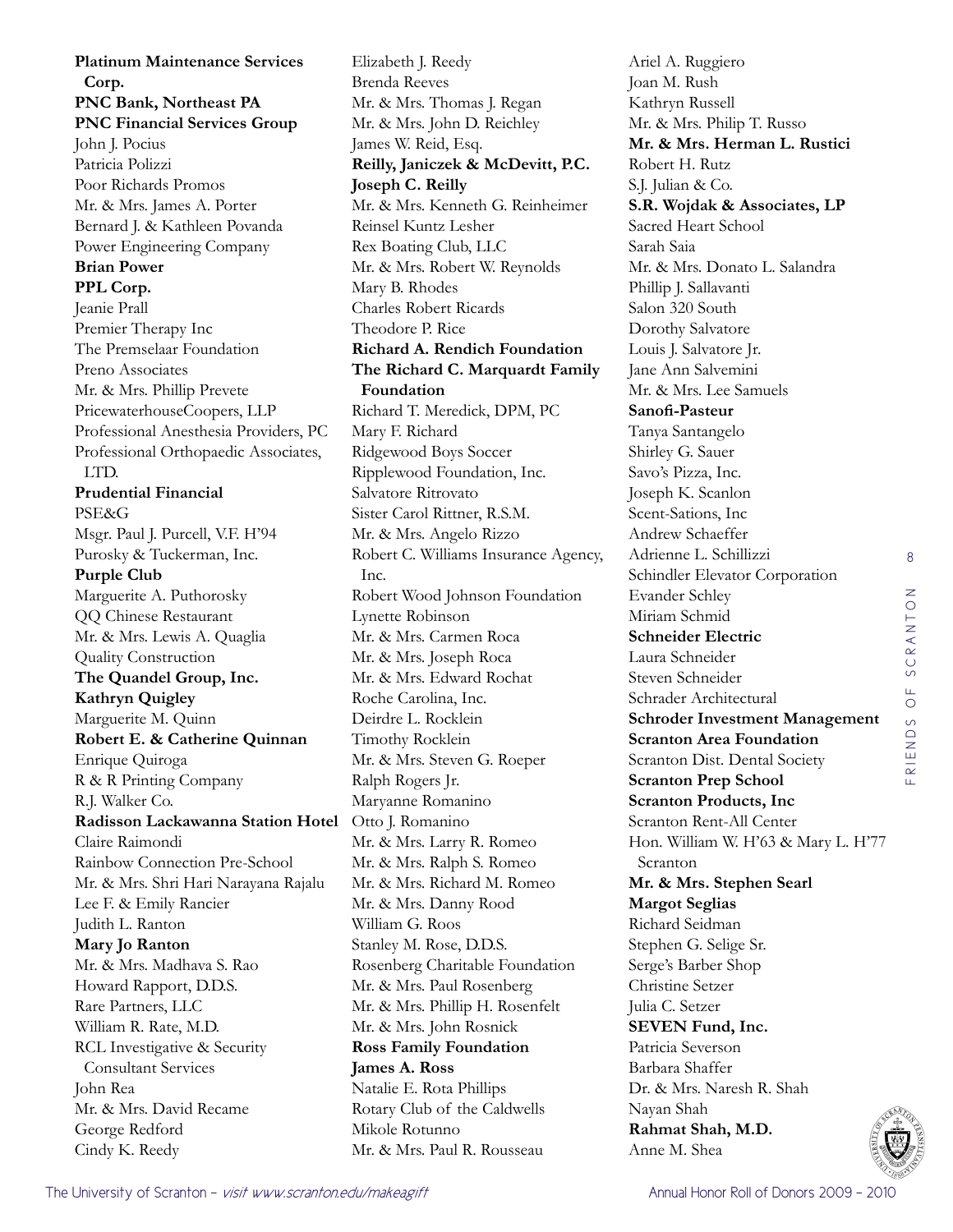Brian G. Shea Meghan Shea Shannon M. Shea Mr. & Mrs. William Sheffer Susan M. Sherank Dr. Ajay Shetty Dr. & Mrs. Arun J. Shingala **Mr. & Mrs. John J. Shober**  Jeffrey Shultz Mr. & Mrs. Albert J. Sibio MaryJane Siclari Robert C. Siebert Kathleen Siegel Marion Siegel Siemens Medical Solutions USA, Inc. Mr. & Mrs. James G. Silvestro William John Simmons Elizabeth A. Simon Mr. & Mrs. Matthew J. Simons Jennifer E. Simonsen Kenneth Sims Mr. & Mrs. Russell Jonathan Singer Mr. & Mrs. Thomas J. Sirianni Sisters of Mercy of the Americas Mid-Atlantic Community, Inc. **Six Flags Theme Parks, Inc. Mr. & Mrs. John D. Skipper**  Patricia M. Skjoldahl Milo R. Slepicka Slingin Ink Dorothy W. Smith Frederick L. Smith **Gary Smith**  Mr. & Mrs. Russell L. Smith Mr. & Mrs. Thomas W. Smith William Smulowitz Mr. & Mrs. John H. Snearowski Alisa N. Snow **Sodexho, Inc. & Affiliates**  Janet W. Solinger Mr. & Mrs. Robert Solms Sonepar USA South Side Bowl, Inc. South Side Seafood Southgate Bagel Corp. Spectra Energy Corporation Thomas & Mary W. Spellman Laina C. Spinelli Spotless Cleaners Joseph R. Springer St. Basil's Church St. Charles Borromeo Church St. Francis Convent Beverlee J. Stafford

Stalls By Stahl, LLC **Standard Iron Works**  Brenda J. Stankus Stanley Gartenberg Associates, Inc. Norman D. Stanton **Steelpoint Capital Partners, LP**  Dr. & Mrs. John P. Stelmach Mr. & Mrs. Claudio Stepancic Mr. & Mrs. Gary Stern Steven R. Scrivo, D.M.D. Jane A. Stevens Mr. & Mrs. Thomas Stewart **Stirna's Restaurant**  Janusz Stochmal Michael Stoeckel Mr. & Mrs. Louis Stoltz Mr. & Mrs. Joseph Stolz Stonegate Capital Partners, LLC Susan L. Storch Mr. & Mrs. Joseph Sturges Judith A. Sugar Aoife Sullivan Sunseekers Anthony F. Suraci Susquehanna Pathology and Laboratory Consultants, PC Mr. & Mrs. Tim Sutliff SVCC Women's Fellowship Mr. & Mrs. Mark Swed **Sweeney Family Foundation**  Elaine Sweeney Meghan Sweeney **Mr. & Mrs. Paul F. Sweeney**  Sweet Valley Church of Christ Takeda Pharmaceuticals North America, Inc. Tang Soo Karate School, Inc. Mr. & Mrs. Paul D. Taramelli Sr. Guy Tarquinio Mr. & Mrs. Joseph M. Taylor Techniques for Hair & Body Inc Claire Tedesco Hector Tejeda Don Telesca **Temco Service Industries, Inc.**  Natalie A. Temple Terminix Terry Contracting & Materials, Inc. Mr. & Mrs. Robert G. Terry Bill & Lorraine Tersteeg Mr. & Mrs. Kenneth A. Terzi Joan H. Theilgard Louis J. Theodorou Mr. & Mrs. John R. Thomas

William C. Thomsen Mr. & Mrs. Stanley Tilton Tim Wagner Sports Corner, Inc. Most Rev. James C. Timlin, D.D. H'87 **Timothy J. Casey Memorial Scholarship Fund TMC Services, Inc.**  TMG Health, Inc. Grace M. Tobin Mr. & Mrs. Andrew J. Toborowski Carmella Toborowski Mr. & Dr. Jack Tokar Christopher Tomasello Margaret A. Tomazic Virginia Tomczak Ann M. Toole **Augustus J. Tornetta Michael J. Tornetta TPG Planning & Design, LLC**  Mr. & Mrs. Joseph M. Tranausky Travelsmiths, Inc. Mr. & Mrs. Christopher Tredway Tri-Corners, Inc. Tripp Umbach Healthcare, Inc. Carol Trippitelli Christopher G. Trost **Troy Mechanical Inc**  Margaret E. Trudeau Michael J. Trudeau Daniel J. Tuohy Michael J. Tuohy Moira Turck Mr. & Mrs. Dominick Turitto Mr. & Mrs. John J. Turko Mr. & Mrs. Kenneth J. Turnbull Francisco A. Tutella Janet Tuzinski Capt. Francis D. Tyson, USMC, Ret. UGI Utilities, Inc. Stephen J. & Laura J. Uliana Mr. & Mrs. Ronald R. Ulrich UNICO National District II **United Way of the Capital Region**  Universal Printing Company Unum Corporation Vivian Uporsky The Urban Institute Valerio Productions Valley Chevrolet, Inc. Valley Oral & Maxillo Facial Surgery, P.C. Mr. & Mrs. Richard F. Valone **Mr. & Mrs. John Valvano**  Frances R. Van Buskirk